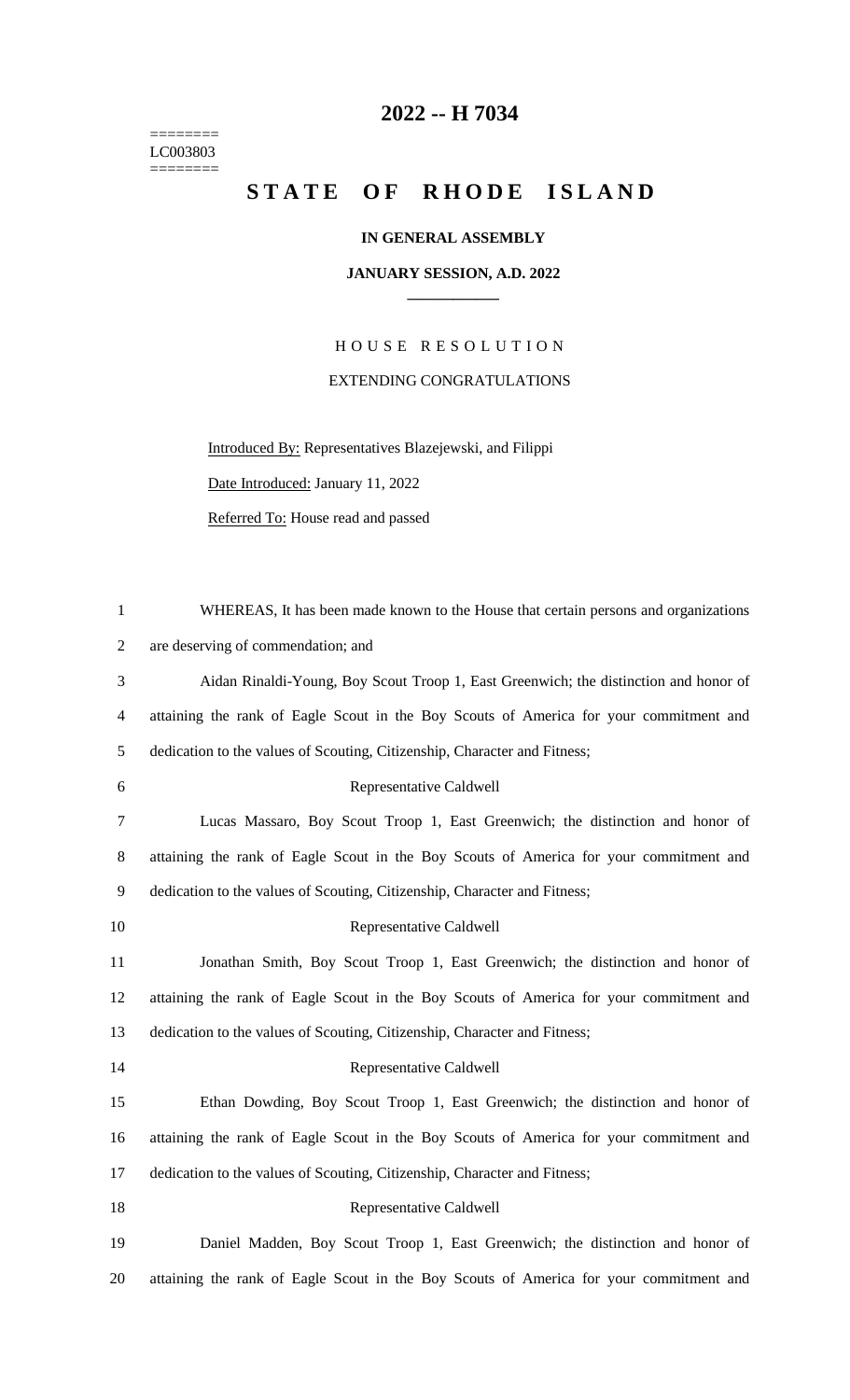| $\mathbf{1}$   | dedication to the values of Scouting, Citizenship, Character and Fitness;                         |
|----------------|---------------------------------------------------------------------------------------------------|
| $\overline{c}$ | Representative Caldwell                                                                           |
| 3              | Paul A. Lussier, Cercle Laurier, Inc.; the distinction and honor of being named President         |
| 4              | of the Cercle Laurier, Inc. on January 9, 2022;                                                   |
| 5              | <b>Representative Phillips</b>                                                                    |
| 6              | Eric Brouillard, Cercle Laurier, Inc.; the distinction and honor of being named Vice              |
| 7              | President of the Cercle Laurier, Inc. on January 9, 2022;                                         |
| 8              | <b>Representative Phillips</b>                                                                    |
| 9              | Armand Binette, Cercle Laurier, Inc.; the distinction and honor of being named Treasurer          |
| 10             | of the Cercle Laurier, Inc. on January 9, 2022;                                                   |
| 11             | <b>Representative Phillips</b>                                                                    |
| 12             | Scott Morrow, Cercle Laurier, Inc.; the distinction and honor of being named Financial            |
| 13             | Secretary of the Cercle Laurier, Inc. on January 9, 2022;                                         |
| 14             | <b>Representative Phillips</b>                                                                    |
| 15             | Tom Nichols, Cercle Laurier, Inc.; the distinction and honor of being named Recording             |
| 16             | Secretary of the Cercle Laurier, Inc. on January 9, 2022;                                         |
| 17             | <b>Representative Phillips</b>                                                                    |
| 18             | Captain H. William Sundberg; your retirement after 65 years of dedicated and faithful             |
| 19             | service to the people of the Town of Scituate as President and past Captain of the North Scituate |
| 20             | Fire Department;                                                                                  |
| 21             | Representative Quattrocchi                                                                        |
| 22             | Dr. Frank Fraioli, DO; your retirement after 32 years of faithful service and outstanding         |
| 23             | commitment to provide for the diverse healthcare needs of children and families in the State of   |
| 24             | Rhode Island;                                                                                     |
| 25             | Representative Hawkins                                                                            |
| 26             | Julianne Ip, MD.; your retirement after many years of dedicated and faithful service to           |
| 27             | the students and faculty of the Brown University Alpert Medical School;                           |
| 28             | <b>Representative Barros</b>                                                                      |
| 29             | Private Jayson Rocchio, United States Marine Corps; the distinguished honor of your               |
| 30             | graduation from Marine Corps Basic Training at Parris Island and recognizing your pledge to the   |
| 31             | core values of the United States Marine Corps of Honor, Courage and Commitment;                   |
| 32             | Representative Baginski                                                                           |
| 33             | Michael Bontecou, South Kingstown Land trust; your retirement after many years of                 |
| 34             | faithful service to the people of the Town of South Kingstown and your commitment to protect      |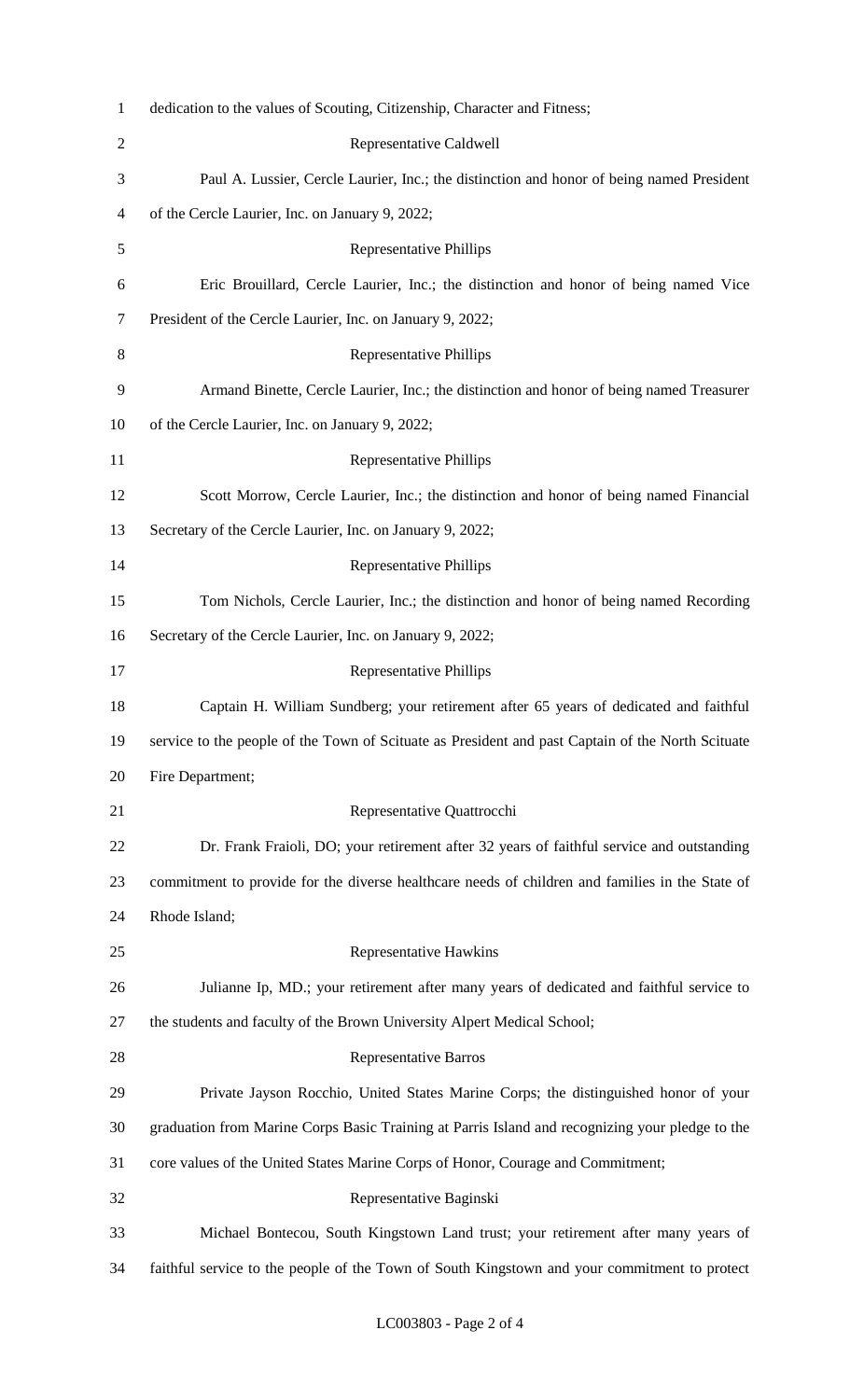| $\mathbf{1}$   | and steward the natural resources, open spaces and cultural landscapes for our community now     |
|----------------|--------------------------------------------------------------------------------------------------|
| $\overline{2}$ | and forever;                                                                                     |
| 3              | Representative Tanzi                                                                             |
| 4              | Patricia Redfearn, Director, George Hail Free Library of Warren; your retirement after 18        |
| 5              | years of faithful service to the people of the Town of Warren and your commitment to provide     |
| 6              | services that advance intellectual discovery and the educational and technological needs of the  |
| 7              | community;                                                                                       |
| 8              | Representatives Speakman and Knight                                                              |
| 9              | Allie Reilly, 2020 USA Paralympic Team; the outstanding athletic achievement of                  |
| 10             | representing the United States of America at the 2020 Tokyo Paralympics and winning Silver       |
| 11             | Medal in the PR3 Mixed Four with Coxswain;                                                       |
| 12             | Representative Craven                                                                            |
| 13             | James D. Rebello, Portsmouth Grange #29 of Rhode Island; the distinguished honor of              |
| 14             | receiving the National Grange Patriots Program Certificate of Honor for your patriotism, courage |
| 15             | and service to country above self during the time of the Korean War;                             |
| 16             | <b>Representative Cortvriend</b>                                                                 |
| 17             | Captain Sharon Jenks (Ret.), Pascoag Fire Department; your retirement after 40 years of          |
| 18             | dedicated and faithful service providing the highest standard of fire protection and emergency   |
| 19             | services for the people of Pascoag, Rhode Island;                                                |
| 20             | Representative Place                                                                             |
| 21             | Frank Tate, Westerly High School Class of 1951; the distinguished honor and                      |
| 22             | outstanding achievement of being named to the Westerly High School Athletic Hall of Fame         |
| 23             | Class of 1951;                                                                                   |
| 24             | Representative Azzinaro                                                                          |
| 25             | Dennis Marie, Westerly High School Class of 1960; the distinguished honor and                    |
| 26             | outstanding achievement of being named to the Westerly High School Athletic Hall of Fame         |
| 27             | <b>Class of 1960;</b>                                                                            |
| 28             | Representative Azzinaro                                                                          |
| 29             | Police Chief Sean Corrigan, Narragansett Police Department; the distinguished honor of           |
| 30             | your installation to the position of President of the Rhode Island Police Chief's Association;   |
| 31             | Representative Tanzi                                                                             |
| 32             | Chief Kevin Lynch, Bristol Police Department; the distinguished honor of your                    |
| 33             | installation to the position of Vice President of the Rhode Island Police Chief's Association;   |
| 34             | Representative Tanzi                                                                             |